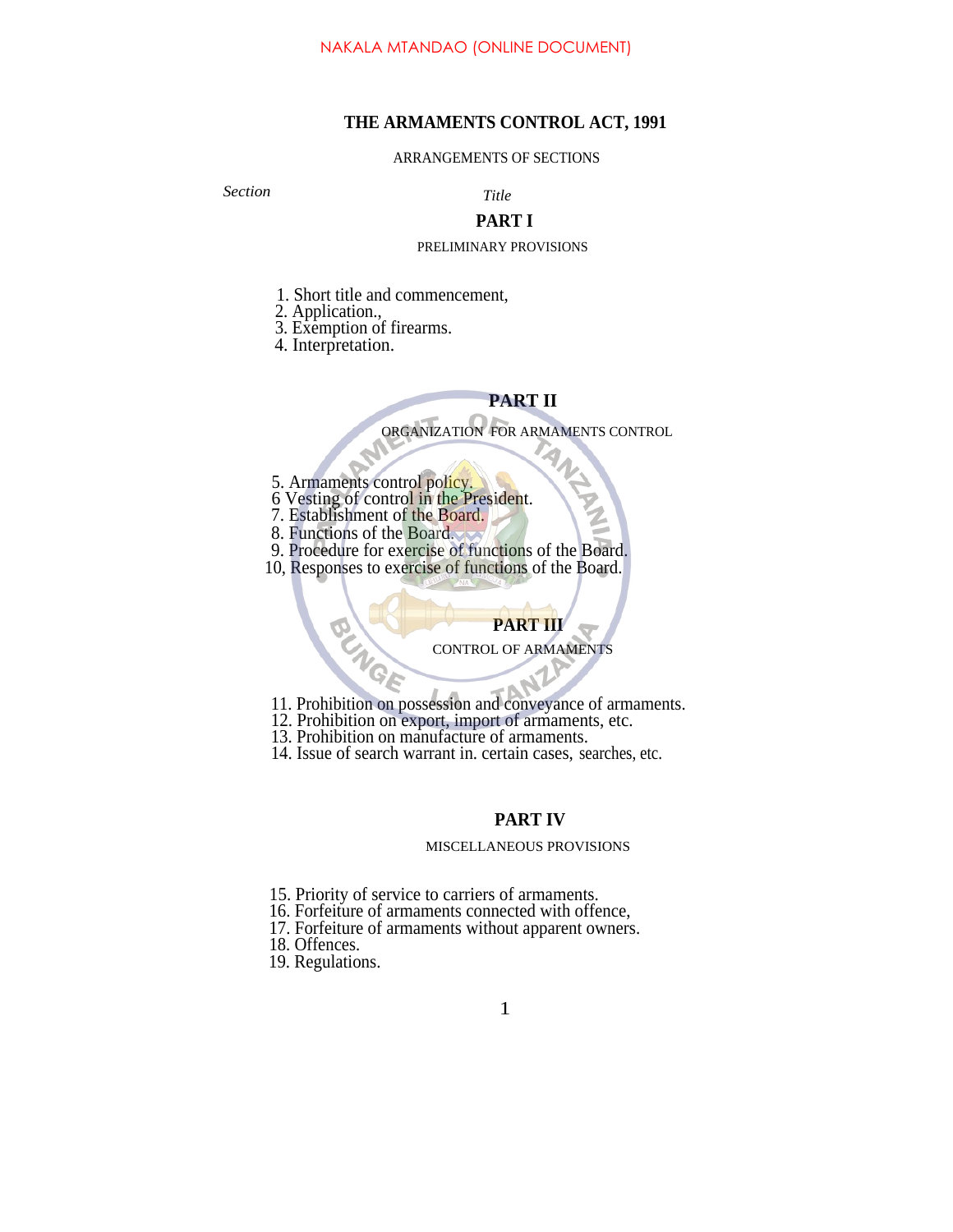| No. 2 | Armaments Control                                                | 1991      | 3 |
|-------|------------------------------------------------------------------|-----------|---|
|       | THE UNITED REPUBLIC OF TANZANIA                                  |           |   |
|       |                                                                  |           |   |
|       | No. 2 of 1991                                                    |           |   |
|       |                                                                  | I ASSENT, |   |
|       |                                                                  |           |   |
|       | MEI                                                              | President |   |
|       | 30/6/91                                                          |           |   |
|       |                                                                  |           |   |
|       |                                                                  |           |   |
|       | An Act to provide for the machinery and mechanism of controlling |           |   |

# **An Act to provide for the machinery and mechanism of controlling and managing the acquisition, manufacture and dealings in arms of war**

ENACTED by the Parliament of the United Republic of Tanzania.

# **PART 1**

PRELIMINARY PROVISIONS

**1**-(1) This Act maybe cited as the Armaments Control Act, 1991. (2) This Act shall come into operation on such date as the Minister may, by notice published in the *Gazette,* appoint.

**2.** This Act shall apply to Tanzania Zanzibar as well as to Mainland Tanzania.

**3.** The Minister may, by order published in the *Gazette,* exempt any firearm or category of firearms from the application of this Act.

**4**.-(1) In this Act, unless the context requires otherwise- ''ammunition'' includes explosives, cartridges, balls, caps and other material for loading firearms;

"armaments'' means the following arms of war, whether complete or in parts and ammunition for them, namely, firearms, artillery of all kinds, apparatus for the discharge of all kinds of explosive or gas-diffusing projectiles, flamethrowers, bombs, grenades, machine guns, rifles, and small-fire breech-loading weapons of all kinds;

short title and commencement

Application

Exemption of firearms

> Interpretation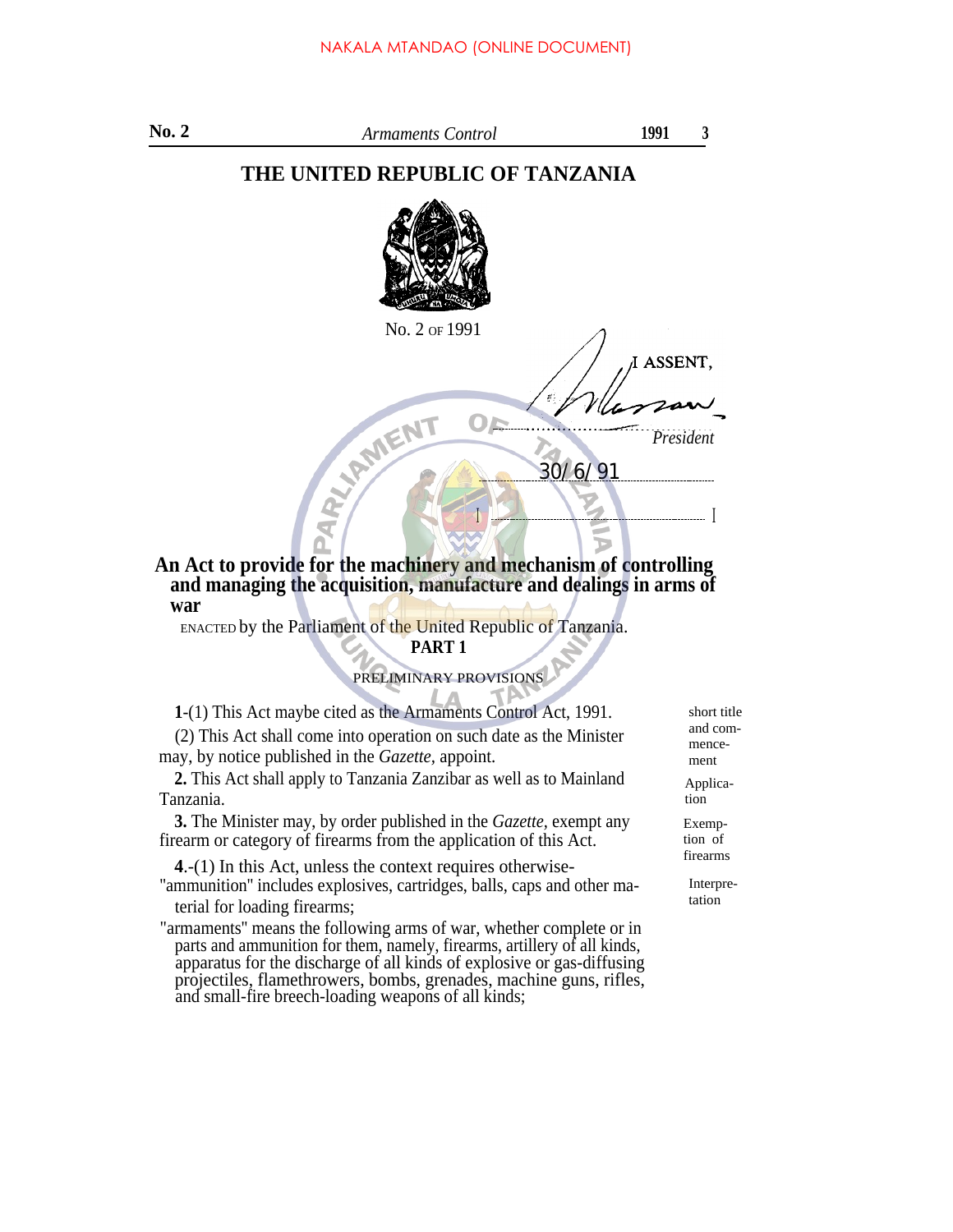| $\overline{4}$ | No. 2      | 1991<br>Armaments Control                                             |  |
|----------------|------------|-----------------------------------------------------------------------|--|
|                | Acts, 1991 | "arms" means all firearms other than armaments, and all other weapons |  |

No. 2

~ described as arms by, and controlled in accordance with the. Arms and Ammunition Act, 1991;

- ''the Board'' means the Armaments Control Advisory Board established by section 7;
- ''control of armaments'' means any act or process designed to facilitate or ensure the identification, verification, inspection, limitation, trol, reduction or elimination of the unauthorised possession, -
- veyance or presence of armaments in the United Republic;
- "department" means any department or part of a department of the Government, vested with the duties of defence and security and the word ''departments'' shall be construed as such;
- ''firearm'' means any lethal barrelled weapon of any description other than a harpoon gun, from which any shot, bullet or other missile can be discharged, and includes any component part of any firearm and any accessory to any such weapon designed or adapted to diminish the noise or flash caused by firing the weapon;
- "the Government" means the Government of the United Republic or, wherever relevant. the Revolutionary Government of Zanzibar;

''Minister'' means the Minister for the time being responsible for defence.

(2) Armaments or arms on the body, or in the custody or under the control, of any person shall be deemed to be in his possession.

# **PART II**

ORGANIZATION FOR ARMAMENTS CONTROL

ments control policy

Arma- **5**. The President shall facilitate and ensure the formulation and implementation of a realistic policy, consistent with national security as a whole, for the control of all dealings in and with armaments within the United Republic, and thereby providing the impetus toward the achievement of a society in which the use of force is subordinated to the rule of law and in which socio-economic adjustments are achieved peacefully, and ultimately, a world free from the scourge of War and the dangers and burdens of armaments.

Vesting of control in the President

**6**. Subject to this Act and to any other relevant statutory provisions, the President shall have and may exercise all functions and power necessary for the control, management and use of armaments in the United Republic and may, by notice published in the *Gazette* delegate any such functions and power to such person or body of persons as he may specify in the notice.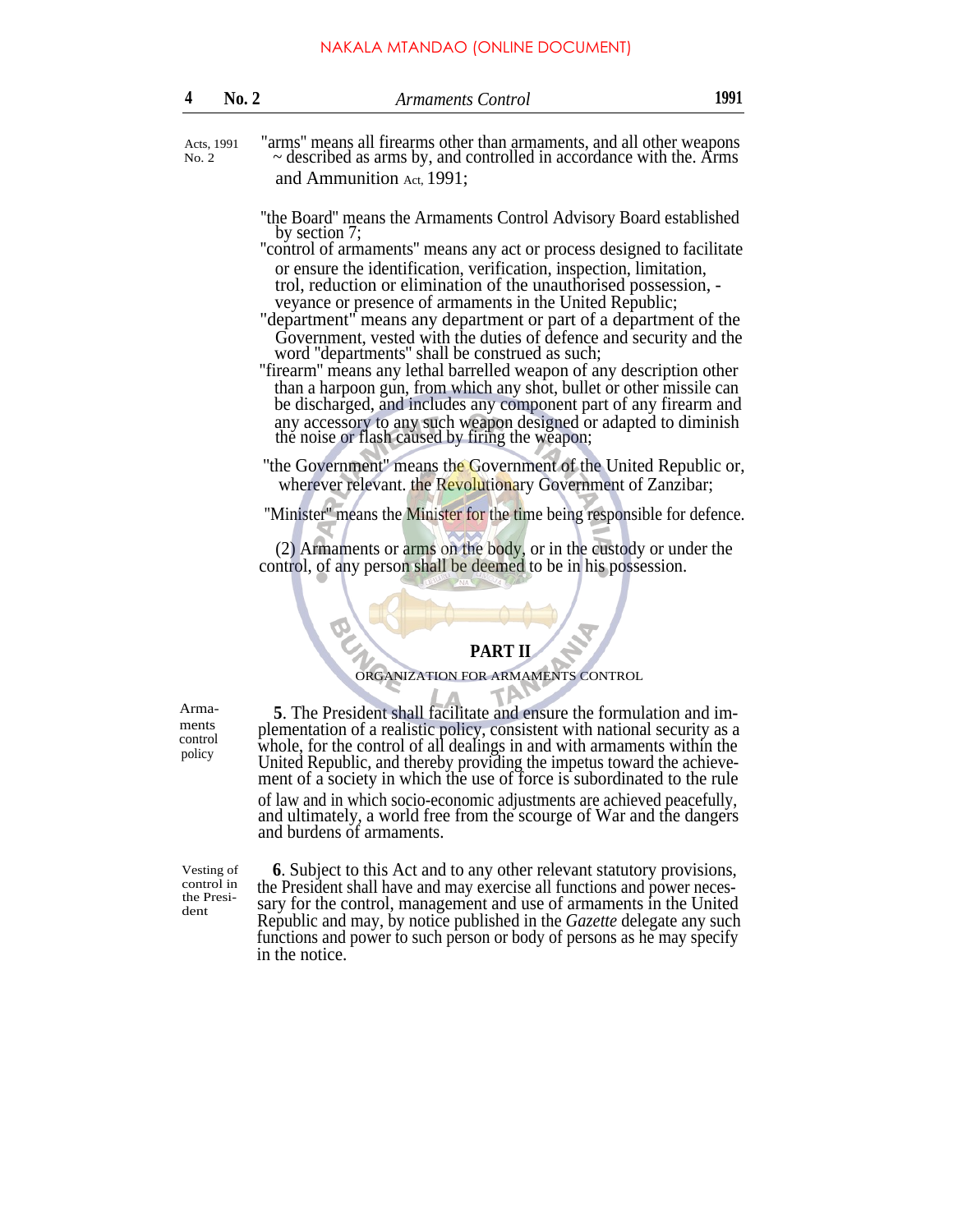|  | NAKALA MTANDAO (ONLINE DOCUMENT). |
|--|-----------------------------------|
|--|-----------------------------------|

| No. 2 | Armaments Control | no |  |
|-------|-------------------|----|--|
|-------|-------------------|----|--|

**7**-(.1) There is hereby established a board to be known as the National Armaments Control Advisory Board.

(2) The Board shall consist of the following members, appointed by the P resident-

- (a) three from amongst members of the 'Tanzania People's Defence Forces, one of whom shall be appointed Chairman of the Board;
- (b) two from amongst members of the Police Force;
- $(c)$  two from amongst members of the Prisons Services;
- (d) one from amongst members of the Chuo cha Mafunzo Services Zanzibar;
- (e) one from amongst members of the Kikosi Maalum cha Kuzuia Magendo, Zanzibar;
- (f) one from amongst members of the Jeshi la Kujenga Uchumi, Zanzibar; and
- (g) three other members one of whom shall be from amongst the staff of the President's Offive.

(3) All members of the Board, including the Chairman, may be appointed either by name or by office and, subject to subsection (4), shall serve during the pleasure of the President.

(4) Where a person appointed to be a member by virtue of an office he holds vacates that office, he shall cease to be a member and, unless the President directs otherwise, the person replacing that person in office shall replace him also as a member of the Board.

**8.**-(1) Subject to such procedure and organizational methods as the President may, by writing under his hand, direct or establish, the functions of the Board shall be-

- (a) to provide the Government with advice and recommendations on matters pertaining to the formulation and implementation of the national policy on control of armaments;
- (b) to provide for and to secure the regulation of dealings in and with armaments in the United Republic;
- (c) to conduct, sponsor or promote the conduct of research and other studies and searches which are necessary for the development of a national capacity to obtain the essential scientific, economic, political, military, psychological and technological information upon which a realistic policy for control of armaments may be based.

(2) In particular, but without prejudice to the generality of subsection (1), the Board shall, for the purposes of securing effective implementa-tion of the national policy on control of armaments-

(a) supervise and regulate the manufacture, importation, conveyance and disposition of armaments in the United Republic;

Functions of the Boards

Establishment of the Board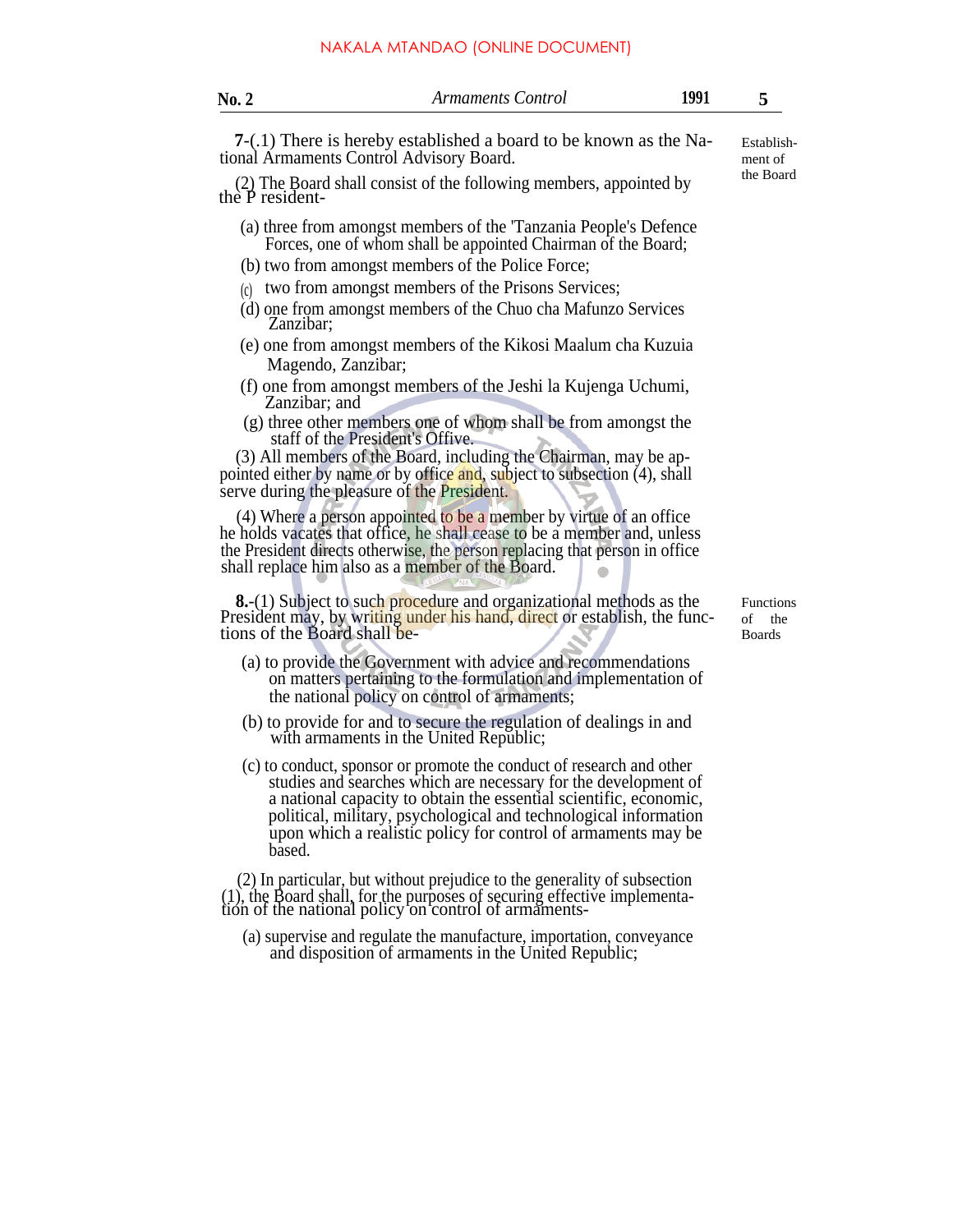- (b) receive and consider all requests by any department for acquisition of armaments;
- (c) evaluate and recommend on the need and the request by any department for the acquisition by importation of armaments, taking into account the establishment of that department and its defence and security requirements and commitments;
- (d) evaluate and recommend on the efficacy, need and quality of any equipment comprising armaments given as a donation to any department;
- (e) administer rules and regulations trade under this Act and, subject to that other Act, any other Act relating to the manufacture, importation, exportation, distribution, control and management of armaments made in or imported into the United Republic.

Procedure for excercise of functions of the

**9.**-(1) For the purposes of ensuring the smooth and effectual discharge of the functions of the Board, the Minister shall establish a suitable secretariat which shall provide secretarial, research, information and other services to the Board.

 $(2)$  The Minister shall, with the prior approval of the President make provision for the financing of the activities of the Board.

(3) The Board shall establish such committees and sub-committees as it may deem necessary for the co-ordination of research and other activities carried out by or on behalf of the Board.

(4) The Board shall ordinarily meet for the transaction of its business at the times and places determined by it, but shall meet at least once every three months.

(5) The quorum at any meeting of the Board shall be one half of the total number of members of the Board and, where there is an uneven number of members, shall be the whole next number above half.

(6) Subject to subsection (5), the Board may act, notwithstanding any vacancy in its number.

(7) Subject to this Act and to any regulations or directions made or given by the Minister in that behalf, the Board may regulate its own proceedings.

(8) For the purposes of the better and more effectual performance of its functions the Board shall establish and maintain appropriate systems of collaboration and co-operation with any other person or body of persons, whether or not established by or under any written law, having functions the performance of which is relevant to, affects or could affect the discharge by the Board of its functions under this Act.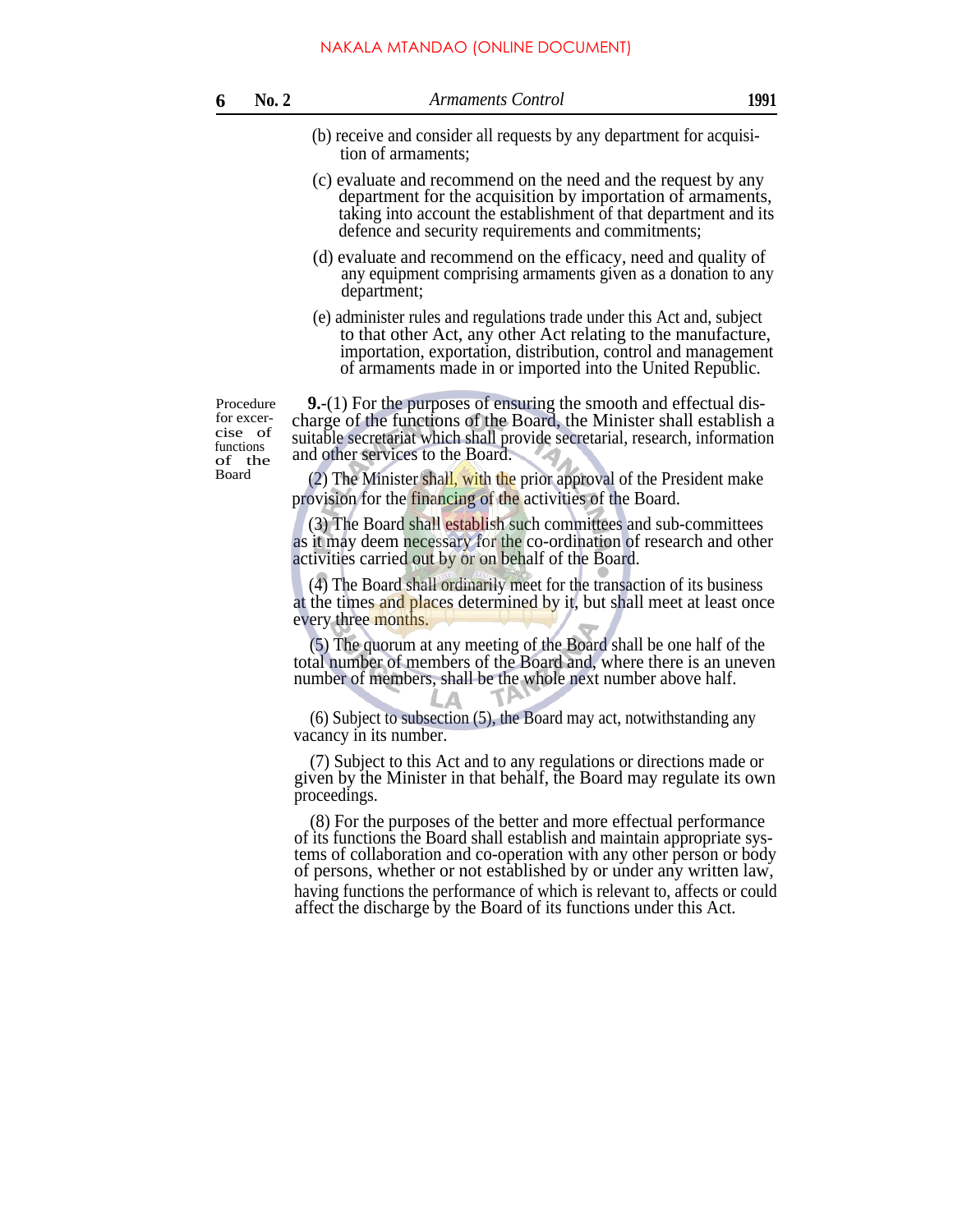| ×<br>$\sim$<br>۰. |  |
|-------------------|--|

**10**. Where any department, person or body of persons is aggrieved by or in disagreement with any recommendation, measure or other act of the Board, that department, person or body of persons may, after

advising the Minister about his opinion, appeal to the President, and the decision of the President in the matter shall be final.

## **PART III**

#### CONTROL OF ARMAMENTS

**11**--(1) Subject to this section, no person shall, after the commencement of this Act, except under and in accordance with the terms of an authorization in the prescribed form granted by the Board, carry, convey or have in his possession or tinder his control any armaments.

(2) Subsection (1) shall not apply to any armaments which are in the possession of the Government and which are duly in the possession or under the control of some department or person on behalf of the Government with the knowledge and consent of the Government.

(3) Subsection (1) shall not apply to armaments on board any ship, vehicle, aircraft, vessel or other conveyance belonging to a foreign power and which is, with the knowledge and permission of the Government, in transit through the United Republic.

**12**.-(1) No person shall import into or export from, or cause to be ported into or exported from the United Republic any armaments except with and under the terms of an authorization in the prescribed form granted by the Board.

(2) No armaments shall be imported except at a port, airport or other entry point prescribed in that behalf by the Minister by writing tinder his hand, and the person in charge of every vessel, aircraft, vehicle or other conveyance having on board as cargo any armaments, whether in transit or for transshipment or otherwise, shall, on arrival forthwith furnish to the port, airport authority or the authority at the other entry point, as the case may be, a manifest of the cargo.

(3) All armaments imported into the United Republic and intended for any destination outside the United Republic shall, if landed prior to transshipment, be stored only in such godowns or places designated in writing in that behalf by the Minister.

I **13**.-(l) No armaments shall be manufactured or assembled in the United Republic except at arsenals established by the Government in accordance with the terms of an authorization in the prescribed form granted by the Board.

(2) No person shall manufacture or assemble arms or armamentsunless he has an authorization granted by the Board in that behalf.

Prohibition on possession and conveyance or armaments

Prohibition on export, import of armaments etc.

> Prohibition on manfacture of armaments

Responses to exercise of functions of the Boards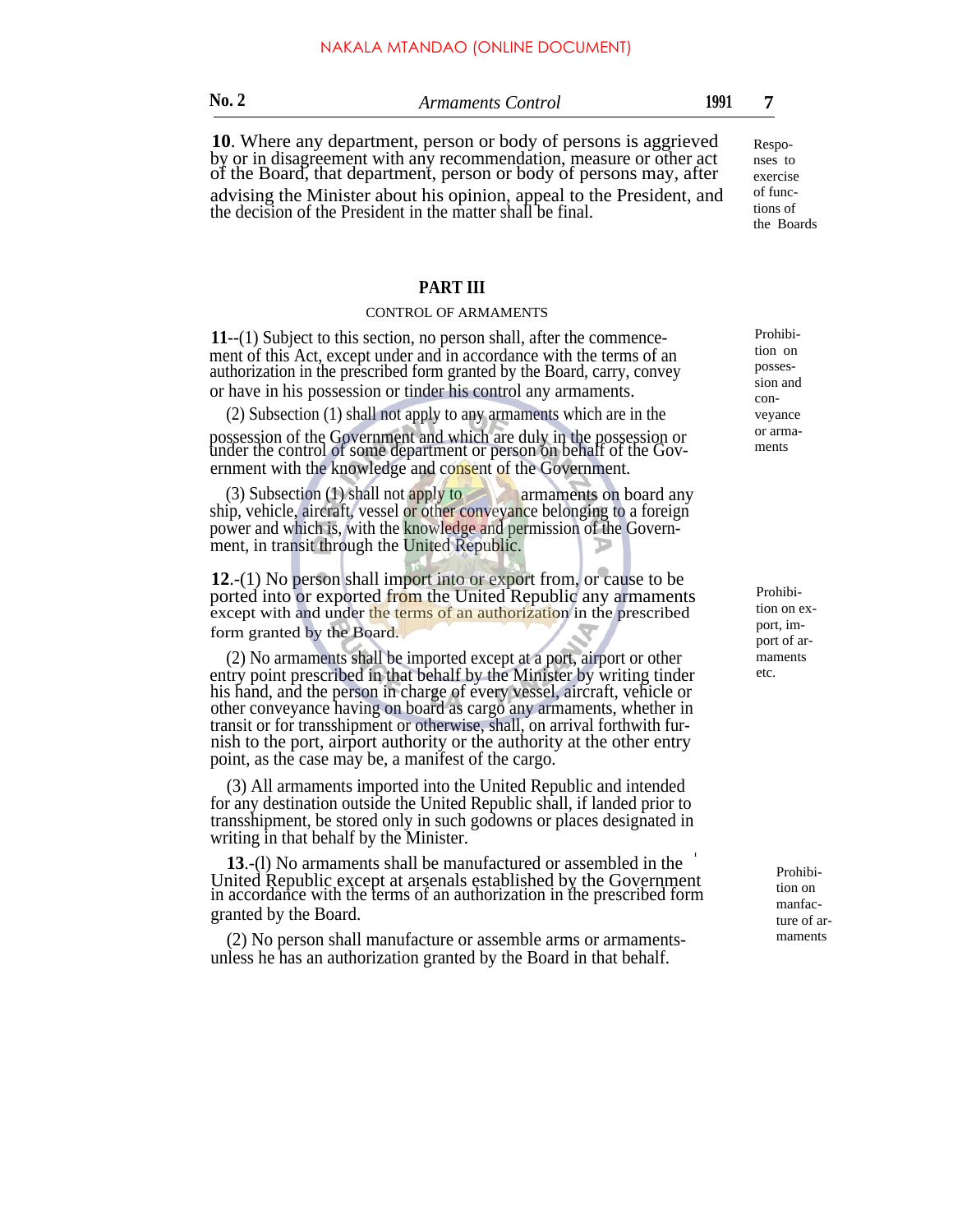### **8 No. 2** *Armaments Control* **1991**

(3) For the avoidance of doubt, a licence or other permit granted under the Arms and Ammunition Act enabling the holder to manufacture arms or ammunition shall not be deemed as sufficing for the purposes of this Act, save that the holder of such licence or permit shall not be required to pay any fee under this Act for the purposes of obtaining an authorization under this section.

Issue of search warrant in certain cases, searches, etc.

**14**.-(l) Whenever it appears to a magistrate, upon the oath of any person, that there is reasonable cause to suspect that any armaments are in any building, vessel, aircraft, vehicle or elsewhere in contravention of this Act, the magistrate may by warrant directed to any police officer or other person appointed by the Minister in that behalf, empower him with such assistants as may be necessary, by day or by night--

- (a) to enter and, if necessary, to break into such building, vessel aircraft, vehicle or other conveyance or place, and to search for and take possession of any armaments which may be found there, and to carry the same before a magistrate; and
- (b) to arrest any person who may appear to have such armaments in his possession, custody or control.

(2) Whenever any vessel, aircraft or other conveyance not being a ship, aircraft or other conveyance of war, whether under way or not, is about to leave the territory, waters or airspace of the United Republic, the master or officer in charge of the vessel, aircraft or other conveyance may, without any warrant for the purpose, search or cause to be searched all passengers liable to search and their luggage, baggage, and goods, for armaments and may for that purpose, where necessary, use force or break open any cases, boxes or other receptacles wherein any item of armament is or may reasonably be expected to be concealed.

(3) Any person who is in possession of such armaments or item of armament may be arrested forthwith by the master or officer in charge of the vessel, aircraft or other conveyance and, unless the person satisfactorily accounts for the armaments, he shall be guilty of an offence against this Act and liable to punishment.

## **PART IV**

#### MISCELLANEOUS PROVISIONS

Priority of service to carriers of armaments

**15**. Any ship, aircraft, vehicle or other conveyance carrying, ferrying or transporting armaments shall, on arrival at any port, ferry, airport, toll station, entry point or other place of embarkation or disembarkation within the United Republic, be accorded priority of service and be discharged as soon as possible, subject to the other provisions of this Act.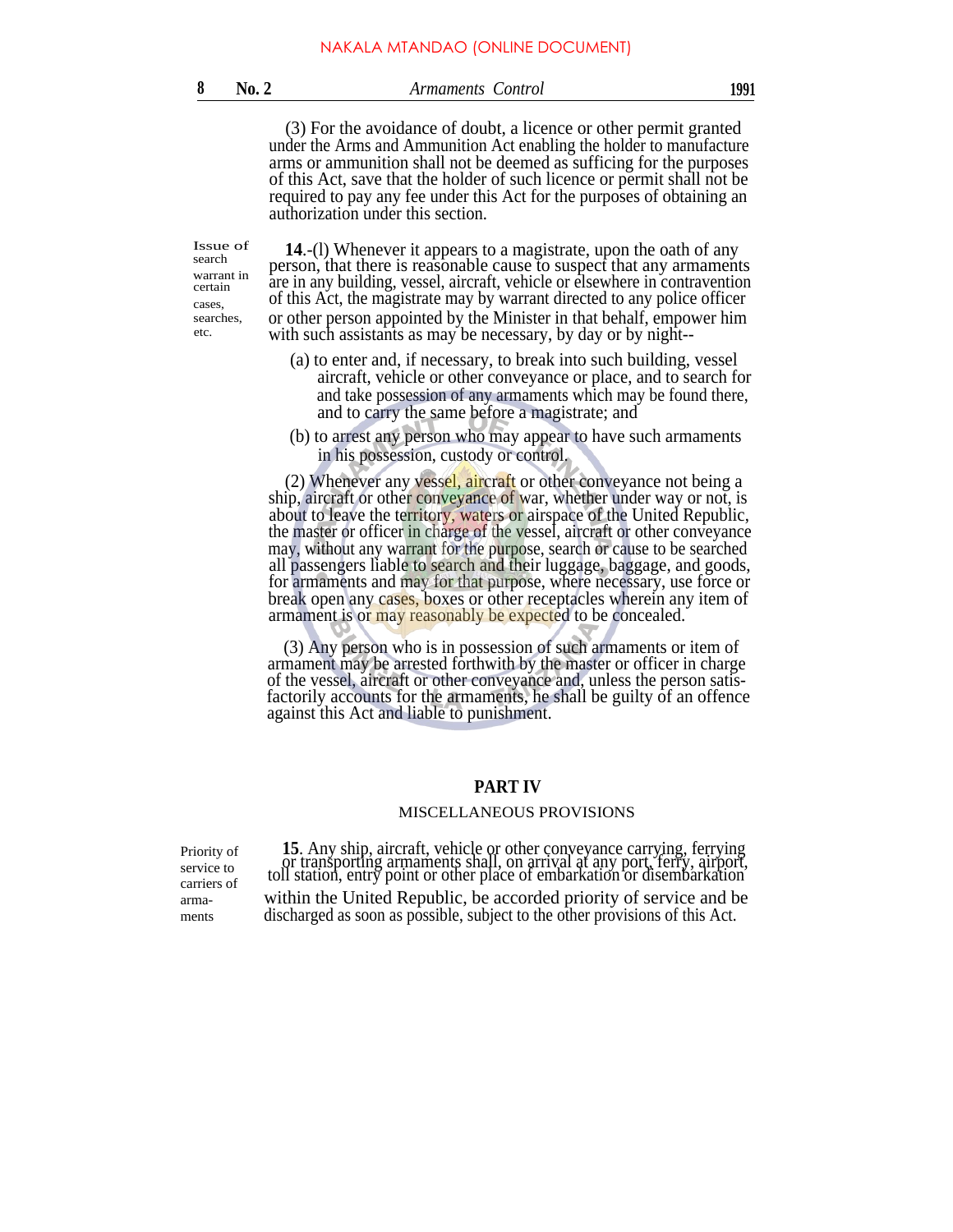| No. 2                             | <b>Armaments Control</b>                                                                                                                                                                                                                                                                                                                                                                | 1991 | 9                                                                 |
|-----------------------------------|-----------------------------------------------------------------------------------------------------------------------------------------------------------------------------------------------------------------------------------------------------------------------------------------------------------------------------------------------------------------------------------------|------|-------------------------------------------------------------------|
| forfeited to the United Republic. | <b>16.</b> Any armaments or item of armament in connection with which<br>an offence committed under this Act or any other law shall, unless<br>the court is of the opinion that the ends of justice dictate otherwise, be                                                                                                                                                               |      | Forfeiture<br>of arma-<br>ments<br>connected<br>with of-<br>fence |
| be forfeited to the Government.   | 17. Any armaments or items of armament which are found in any<br>building, vessel, aircraft or other conveyance or place without any appa-<br>rent owner may, whether any person is charged with or convicted of<br>any offence in connection with them or not, be ordered by the court to                                                                                              |      | Forfeiture<br>of arma-<br>ments<br>without<br>apparent<br>owner   |
| the fine and imprisonment.        | <b>18.</b> Any person who contravenes, refuses or fails to comply with, any<br>provision of this Act is guilty of an offence and shall, if no penalty is<br>expressly stated by the provision contravened, be liable on conviction<br>to imprisonment for a term not exceeding fifteen years nor less than<br>seven years or to a fine not exceeding three million shillings or to both |      | Offences                                                          |
|                                   | <b>19.</b> -.-(1) The Minister may make regulations for the better carrying.<br>out of the purposes and provisions of this Act and, without prejudice<br>to the generality of this subsection, may make regulations-                                                                                                                                                                    |      | Regula-<br>tions                                                  |
|                                   | (a) prescribing the conditions and terms upon which any specified<br>facilities or services or categories of facilities or services within<br>the scope of the functions of the Board shall be provided to the<br>public and other persons;                                                                                                                                             |      |                                                                   |
|                                   | (b) providing for the proper management, control and discharge of<br>the business and affairs of the Board;                                                                                                                                                                                                                                                                             |      |                                                                   |
|                                   | (c) prescribing fees, rates and other charges in connection with the<br>provision by the Board of any services of facilities;                                                                                                                                                                                                                                                           |      |                                                                   |
|                                   | (d) requiring manufacturers, importers or sellers of armaments, items<br>of armament or their accessories to keep and produce records<br>and furnish returns to the Board;                                                                                                                                                                                                              |      |                                                                   |
|                                   | (e) prescribing the procedure for application to be made to the Board<br>for authorizations under the Act;                                                                                                                                                                                                                                                                              |      |                                                                   |
|                                   | (f) prescribing forms for authorizations and other forms to be used<br>for any purpose under this Act;                                                                                                                                                                                                                                                                                  |      |                                                                   |
| of the Board.                     | (g) prescribing anything which may be prescribed under this Act;<br>(h) providing for any matter which in the opinion of the Board is<br>necessary to provide for the efficient performance of the functions                                                                                                                                                                            |      |                                                                   |
|                                   | $(2)$ Subject to subsection $(3)$ , regulations made under this section                                                                                                                                                                                                                                                                                                                 |      |                                                                   |